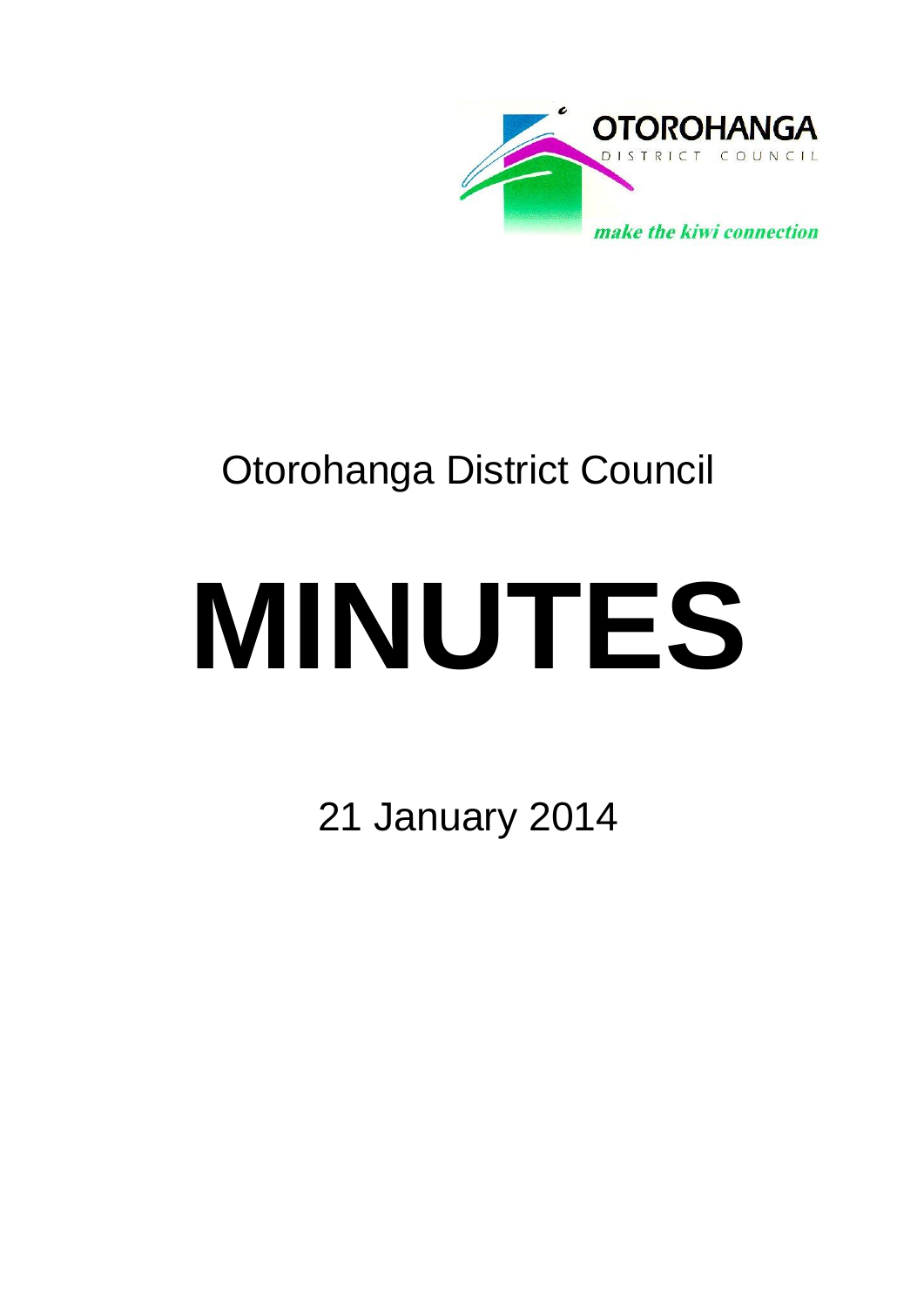#### **OTOROHANGA DISTRICT COUNCIL**

21 January 2014

Minutes of an ordinary meeting of the Otorohanga District Council held in the Council Chambers, Maniapoto St, Otorohanga on Tuesday 21 January 2014 commencing at 10.05am.

### **MINUTES**

Minutes are unconfirmed and subject to amendment at the next meeting of Council.

| <b>ORDER OF BUSINESS:</b>                  |                                                                                                 |                |
|--------------------------------------------|-------------------------------------------------------------------------------------------------|----------------|
| <b>ITEM</b>                                | <b>PRECIS</b>                                                                                   | <b>PAGE</b>    |
| <b>PRESENT</b>                             |                                                                                                 | 1              |
| IN ATTENDANCE                              |                                                                                                 | 1              |
| APOLOGIES                                  |                                                                                                 | 1              |
| <b>OPENING PRAYER</b>                      |                                                                                                 | 1              |
| ITEMS TO BE CONSIDERED IN GENERAL BUSINESS |                                                                                                 | 1              |
| CONFIRMATION OF MINUTES - 17 DECEMBER 2013 |                                                                                                 | 1              |
| <b>REPORTS</b>                             |                                                                                                 | 1              |
| Item 28                                    | OTOROHANGA COMMUNITY BOARD MINUTES 12 DECEMBER 2013                                             | 1              |
| Item 29                                    | KAWHIA COMMUNITY BOARD MINUTES 13 DECEMBER 2013                                                 | 2              |
| Item 30                                    | POTENTIAL CHANGES TO RECREATIONAL AREAS – LAKE WAIPAPA                                          | 3              |
| Item 33                                    | REQUEST TO WAIVER INFRINGEMENT FEE                                                              | 4              |
| Item 32                                    | DISTRICT LIBRARIANS REPORT FOR OCTOBER TO DECEMBER 2013                                         | 4              |
| Item 31                                    | POPULATION HEALTH SERVICES PRESENTATION                                                         | 5              |
| Item 34                                    | ENVIRONMENTAL HEALTH OFFICER/LIQUOR LICENSING INSPECTOR'S<br>REPORT FOR OCTOBER - DECEMBER 2013 | 5              |
| Item 35                                    | PLANNING REPORT FOR OCTOBER TO DECEMBER 2013                                                    | 6              |
| Item 36                                    | DISTRICT BUILDING CONTROL OFFICERS REPORT FOR OCTOBER TO<br>DECEMBER 2013                       | 6              |
| Item 37                                    | CREATIVE COMMUNITIES ASSESSMENT COMMITTEE MINUTES 11<br>DECEMBER 2013                           | 6              |
| Item 38                                    | MATTERS REFERRED FROM 17 DECEMBER 2013                                                          | $\overline{7}$ |
| <b>GENERAL</b>                             |                                                                                                 | 7              |
| <b>MEETING CLOSURE</b>                     |                                                                                                 | 10             |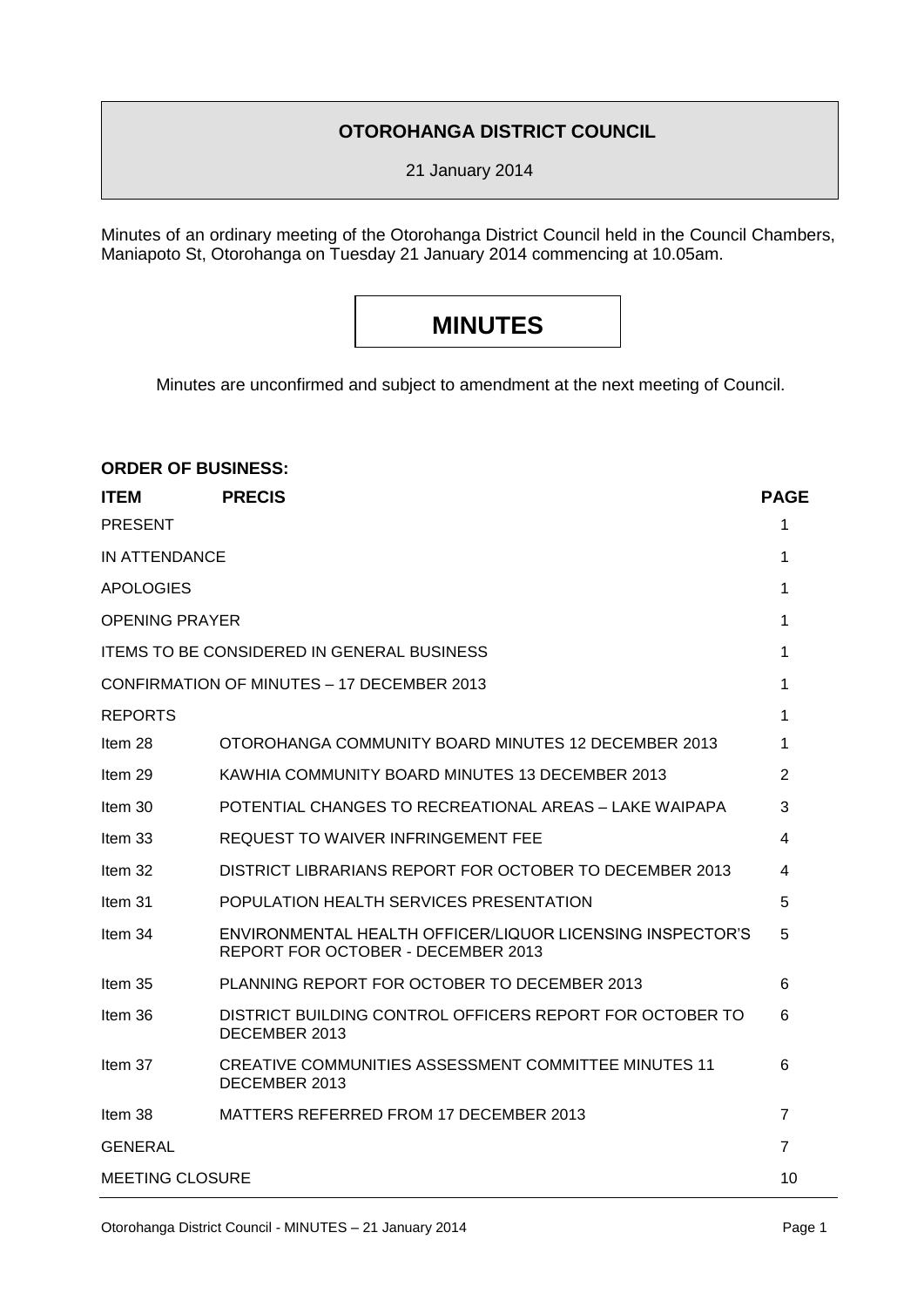#### **PRESENT**

Mr MM Baxter (Mayor), Crs, RA Klos, RM Johnson, KC Phillips, DM Pilkington (Deputy Mayor), RJ Prescott, PD Tindle and AJ Williams.

#### **IN ATTENDANCE**

Messrs DC Clibbery (Chief Executive & Engineering Manager), GD Bunn (Finance & Administration Manager), AR Loe (Environmental Services Manager) and CA Tutty (Governance Supervisor).

#### **OPENING PRAYER**

Cr Phillips read the Opening Prayer.

His Worship declared the meeting open and welcomed those persons present. He said he is looking forward to a great year ahead.

#### **CONFIRMATION OF MINUTES – 17 DECEMBER 2013**

**Resolved** that the minutes of the meeting of the Otorohanga District Council held on 17 December 2013, as previously circulated, be approved as a true and correct record of that meeting.

#### **Cr Pilkington / Cr Prescott**

#### **MATTERS ARISING**

#### **CHORUS – BROADBAND**

In reply to Cr Pilkington the Chief Executive advised he had received no further information to indicate that Councils installation of Broadband has been affected due to financial difficulties being experienced by Chorus. He said as far as he is aware the installation should be completed around February 2014.

#### **REPORTS**

#### **Item 28 OTOROHANGA COMMUNITY BOARD MINUTES - 12 DECEMBER 2013**

#### **Resolved**

That the minutes of the meeting of the Otorohanga Community Board held on 12 December 2013 be received.

#### **Cr Tindle / Cr Prescott**

#### **HUIPUTEA / WAIPA RIVER IMPROVEMENT WORKS**

Cr Pilkington queried whether the \$100,000 offered by the Waikato River Authority is dependent on Council fully spending its share of the proposed works being \$58,000. The Chief Executive replied that there is nothing specific indicating this arrangement. Cr Pilkington referred to the resolution and suggested that Members give careful consideration to funding the \$58,000 from the existing 2013/14 Budget allocations in the Parks and Reserves account, as this account is District funded and is under extreme pressure.

#### **OTOROHANGA DOMAIN - PROPOSAL TO INSTALL PRACTICE WICKETS**

Cr Prescott reported that the proposal to install practice wickets at the Otorohanga Domain is featured in today's local paper where it is indicated that the proposal is to proceed.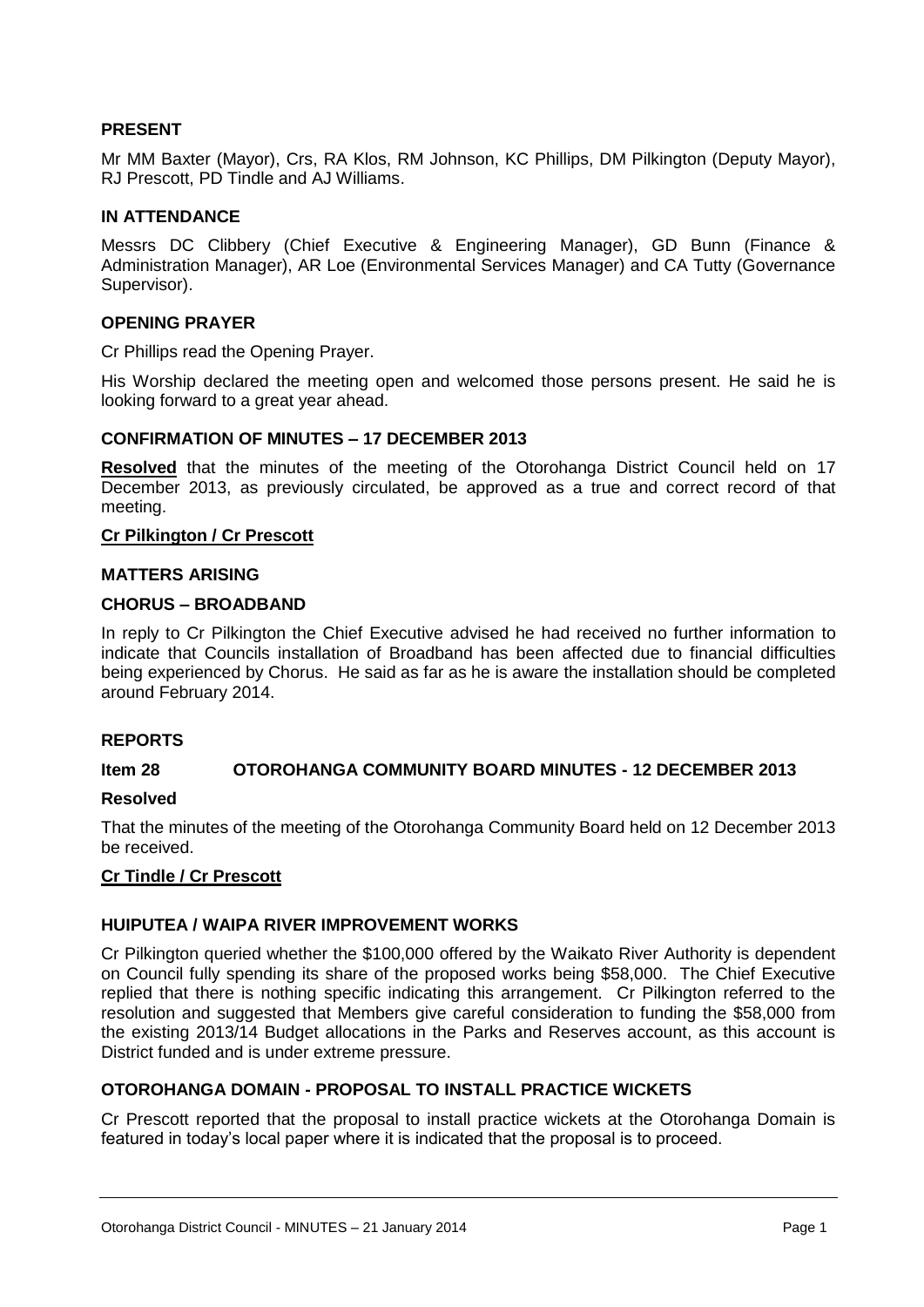#### **RUBBISH DISPOSAL BINS**

Cr Pilkington suggested that the cleaning of the rubbish disposal bins should be written into the contract with the contractor. The Chief Executive advised that it could be rather subjective as to when the bins are actually required to be cleaned. He suggested that an item could be written into the contract and the contractor is able to change for the cleaning of the bins as and when required.

#### **COMMUNITY TOILETS**

Cr Phillips raised the matter of installing public toilets at Windsor Park and/or the Reg Brett Reserve and queried, should one such facility be installed, would the maintenance costs be lessened due to the maintenance being carried out on an existing facility. The Chief Executive replied that the general overheads cover all Parks & Reserves activities. Cr Prescott expressed the opinion that the running costs of such a facility would not reduce. The Chief Executive replied that he envisaged maintenance costs being in the order of \$20,000 per annum for an additional toilet.

#### **Item 29 KAWHIA COMMUNITY BOARD MINUTES - 13 DECEMBER 2013**

#### **Resolved**

That the minutes of the meeting of the Kawhia Community Board held on 13 December 2013 be received.

#### **Cr Pilkington / Cr Prescott**

#### **KAWHIA MUSEUM**

In reply to Cr Pilkington Councils Environmental Services Manager advised that the repairs to the roof of the Museum are underway.

#### **SHIPPING CONTAINERS IN KAWHIA TOWNSHIP**

Cr Pilkington referred to the item 'Shipping Containers in Kawhia Township' in particular to Page 6, the second line and requested that the 10m be corrected to read 10m<sup>2</sup>.

Cr Pilkington then referred to the placement of a shipping container on the Kawhia Domain and advised that this matter was not like she originally thought and that the container in question forms part of the complex around the Kawhia Sports Club.

#### **STORMWATER OUTLET**

In reply to Cr Phillips the Engineering Manager advised that there are two distinct flows of water coming up through the ground and although these are close together they are of a different origin. He said the water flow quite forceful.

The Engineering Manager also replied to Cr Phillips regarding the erection of Hot Pool signage and advised that these are to be erected indicating the direction travelers should take to locate the Pools as you drive into Kawhia.

#### **ROADING / FOOTPATH PROGRAM**

Cr Pilkington requested that copies of the Roading/Footpath Program be circulated to Members at the Kawhia Community Board Meeting to be held this Friday.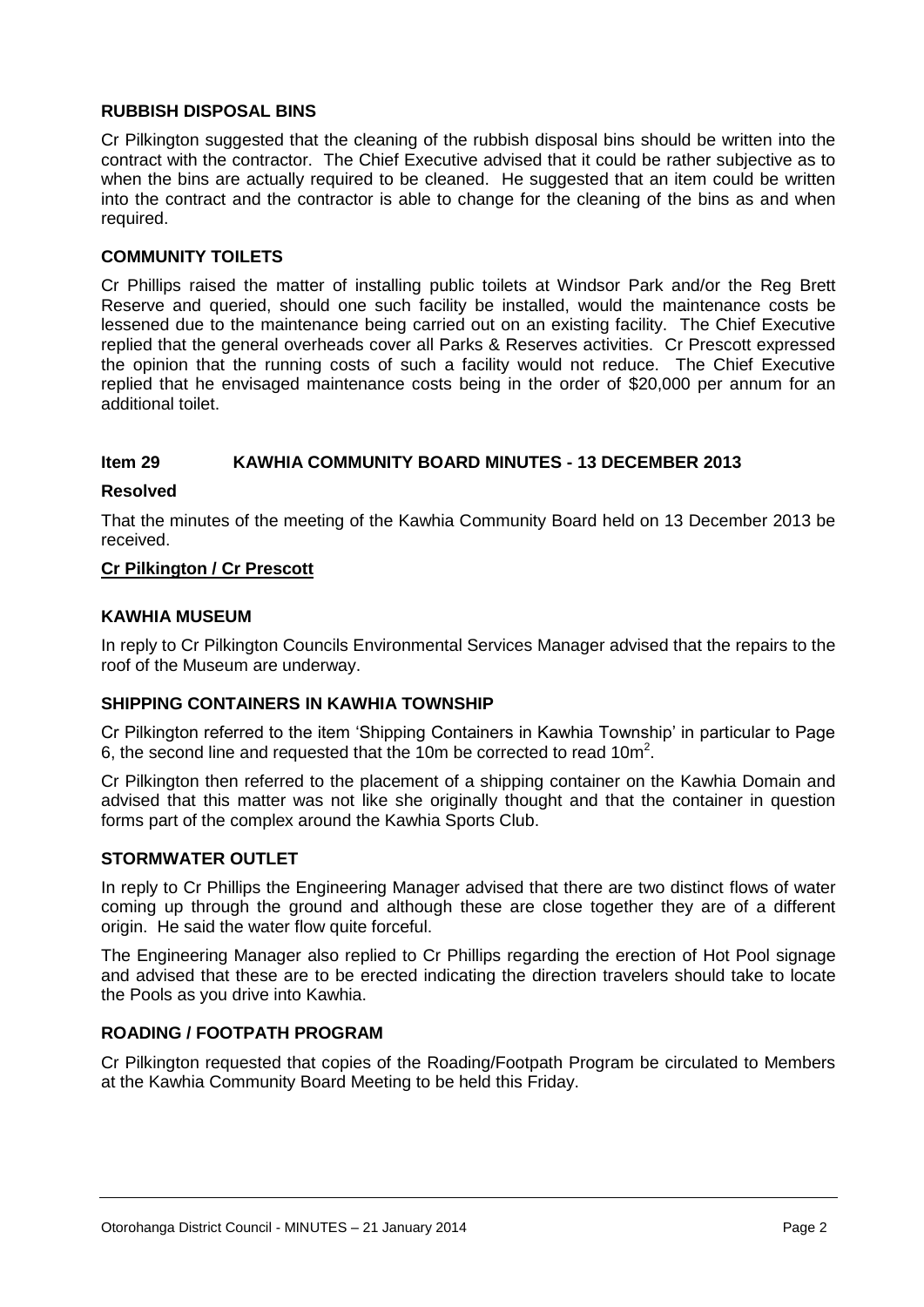#### **Item 30 POTENTIAL CHANGES TO RECREATIONAL AREAS – LAKE WAIPAPA**

#### **Discussion**

The Engineering Manager summarised his report suggesting that community consultation is undertaken in respect of potential changes to recreational areas at Lake Waipapa. He also referred to feedback submitted to Members by Cr Klos. The Engineering Manager informed Members that there are a number of issues to be considered and that it is desirable for Council to make progress towards a decision. His Worship advised that this issue has come up for discussion several times. It was suggested that the clearing up of an area on the lake side be undertaken and provision made for a small area for parking across the other side of the road. The Department of Conservation and the local school could be interested in assisting with the planting out of the area in native plants. Cr Johnson expressed the opinion that the feedback provided by Cr Klos was very useful and agreed that there is a need for any proposal to be cost neutral. He agreed it would be unwarranted for Council to increase rates in respect of any work carried out in the area. Cr Pilkington agreed that an approach could be made to appropriate organisations/schools to provide assistance in planting the area out. Cr Phillips also appreciated the report provided by Cr Klos and said that he could see the area utilised by boaters and for trout fishing. He said he liked the idea of planting the area out however, highlighted the fact that there is only a narrow piece of land between the road and lake edge. Cr Phillips said he opposed the suggestion of providing toilets.

Cr Klos reported that there is a group of people which operate in the area now picking up rubbish etc that might be able to undertake maintenance of the reserve. She said she did find it disconcerting for young children to be playing at the edge of the lake due to the closeness of the road. Cr Klos expressed the opinion that it is not an option for Council to do nothing. She advised that people in the area are not seeing Council undertaking any activities in their area and felt that it would be a benefit to Council to be seen to be doing something. She said planting the area back into natives would be the cheapest way of improving the area. Cr Klos further reported that there are three very good concrete picnic tables in the area. She queried what it would cost to install toilets. Cr Klos felt this is part of Council's responsibility to ensure toilet facilities are available in recreational areas. She expressed the opinion that she would be in favour of community consultation on this matter. Cr Pilkington advised that she is supportive of some clearing being undertaken on the lake side however, she is not in support of a picnic area being established on the lake side of the road. She felt that should this side be developed then there would be pressure on Council to provide toilet facilities. Cr Pilkington supported the planting out of the residual area on the western side however, the area around the picnic tables should be maintained. Cr Pilkington said there is a huge number of recreational areas on roadsides which have no toilet facilities. The Engineering Manager confirmed that the lakeside land is owned by Mighty River Power. He said the proposal has been driven by Council proposing to sell off the land, a condition of which would be to develop an area on the lake edge. The Engineering Manager felt that should Council only improve the maintenance of its own area then there would be no requirement for consultation. He said a small area could be mown after the planting out of natives. Cr Klos expressed the opinion that community consultation would encourage buy-in from the local people. Cr Williams queried whether actual costs of the various types of toilets could be provided. The Engineering Manager replied that staff could provide the capital costs however it is very difficult to estimate the maintenance costs. His Worship summarised the discussion and advised that it is the intention to clear a small area on the western side of the road however, leave the lake edge side, prices to be obtained for the various types of toilets in addition advertise for expressions of interest from the local School, Marae's and other interested parties.

#### **Resolved**

That the report be received and that the potential of a project to improve the existing Waipapa Reserve area including planting of natives, be explored.

#### **Cr Phillips / Cr Klos**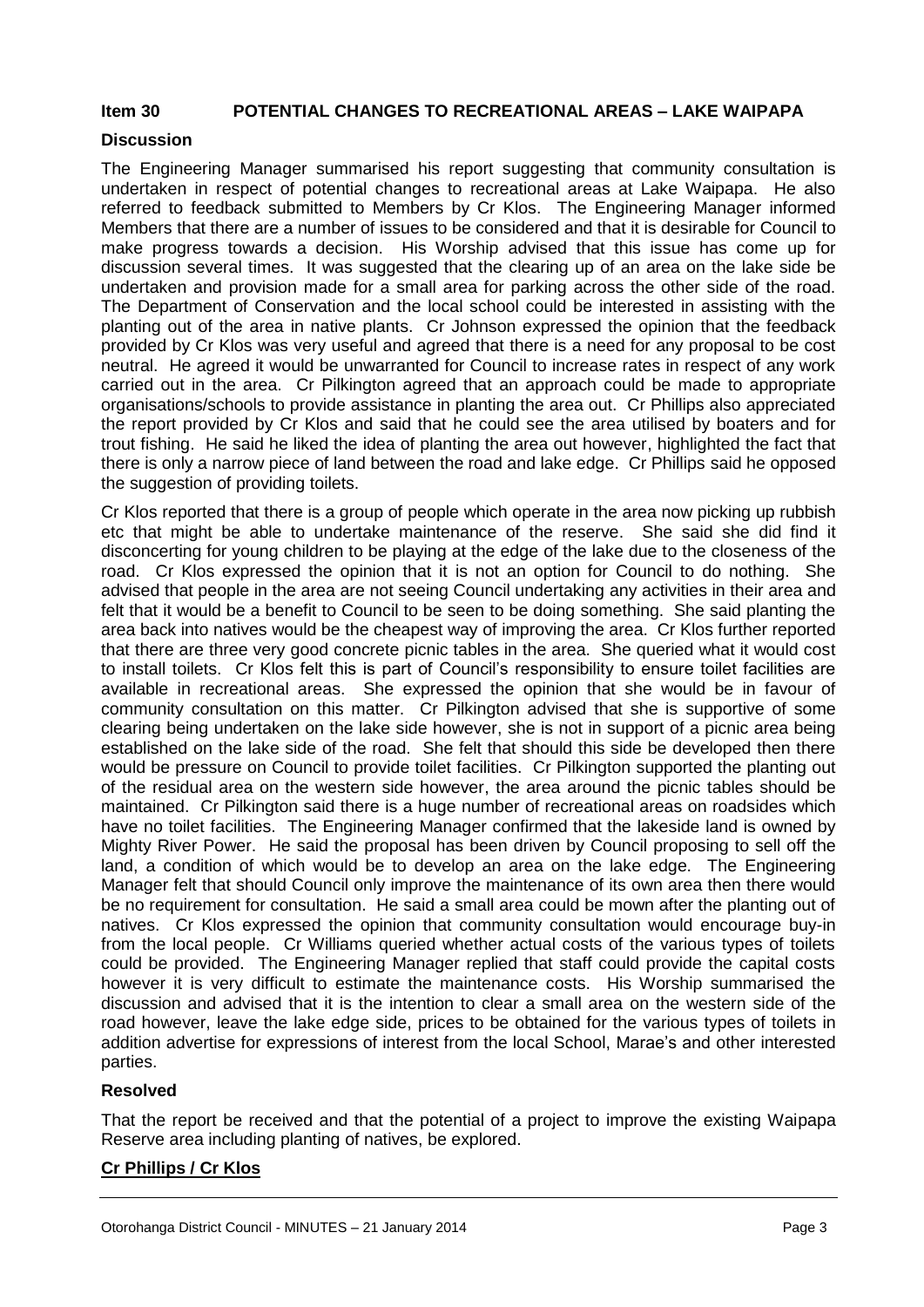#### **Item 33 REQUEST TO WAIVE INFRINGEMENT FEE**

#### **Discussion**

The Environmental Services Manager summarised a report informing Members that L Sowerby and M Mans have appealed a Dog Control Infringement Notice and requested that the fee be waived in lieu of the purchase of a shock control training collar. He advised that Infringement Notices are not issued without due consideration and that Council's Animal Control Officer had showed tolerance in this matter. Mr Michael Mans then spoke to his request. He thanked Council for allowing him time to present his point of view in that a better outcome for all could be achieved if Council would consider waiving the infringement fee, with any fee waived to be invested dollar for dollar in a supplementary containment method, such as an invisible fence and shock collar combination. Cr Phillips suggested that the dog owner should purchase a new collar when required and that the dog be secured by way of a chain not rope. In reply to Cr Klos the Environmental Services Manager outlined Councils Policy and the circumstances for when a property has to be fenced adequately to secure dogs. His Worship asked Members whether they had any reason why Council should not adopt the staff recommendation of declining the request to waive the infringement fee.

#### **Resolved**

That the report be received and that the request to waive the infringement fee be declined.

#### **Cr Phillips / Cr Johnson**

#### **Item 32 DISTRICT LIBRARIANS REPORT FOR OCTOBER TO DECEMBER 2013**

#### **Discussion**

The District Librarian attended the meeting and presented her report on Library activities for the period October to December 2013. In reply to Cr Phillips the District Librarian advised that the duties of a computer mentor or volunteer would be one on one mentoring sessions for library patrons, providing assistance with some of the following tasks –

- Navigating search engines
- Setting up email accounts
- Completing a CV
- Downloading, saving and sending documents
- Submitting online job applications
- Downloading ebooks and audiobooks

Cr Williams informed the District Librarian that she could possibly assist, perhaps once a month. She suggested that local businesses be contacted in this regard and perhaps a roster could be established. The District Librarian advised that the library staff will work in with people indicating they wish to volunteer.

Cr Klos asked the District Librarian where she saw the Library in five years' time. The District Librarian advised that there has been considerable discussion on the future of libraries and that library usage is changing to cater for what people want. She said libraries are now becoming a community space which she would like to see meets the needs of the local community. The Librarian advised that people are still reading although doing this in a different way.

Cr Pilkington wished to acknowledge and to congratulate Danielle Hawkins on the publication of her second novel, 'Chocolate Cake for Breakfast' – great achievement.

#### **Resolved**

That the District Librarian's quarterly report for the period October to December 2013 be received.

#### **Cr Pilkington / Cr Tindle**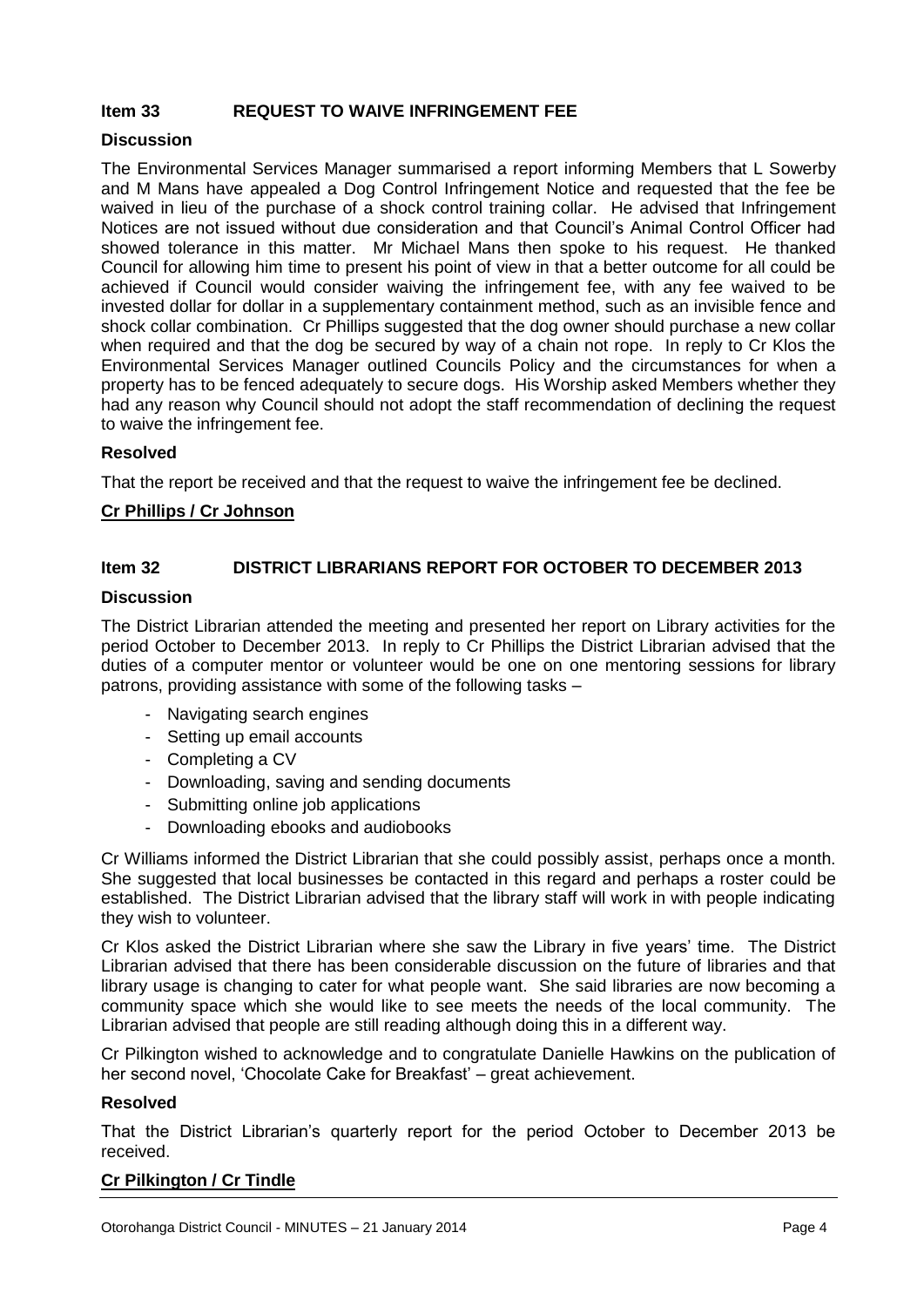#### **Item 31 POPULATION HEALTH SERVICES PRESENTATION**

#### **Discussion**

Dr Dell Hood (Public Health Specialist and Medical Officer of Health) and Mr Nick Chester (Policy Analyst) representing Population Health Services attended the meeting. Dr Hood advised that she has been in her position for the past 18 years and said it is the intention of the presentation to inform Members of what Population Health can provide and the importance of Local Government decisions. She said Local Government services are Health Services which effects the lives people are living. Dr Hood advised that health is the opposite of sickness and asked for Members to consider the health implications of Council's decisions. She circulated Part 2 of the Health Act 1956 which outlines the powers and duties of Local Authorities in respect of Public Health. Dr Hood referred to the Resource Management Act in particular land use planning and advised that decisions from these will affect the well-being of the people of the District. She outlined Population Health Services interested areas these being –

- 10 Year Plan/Annual Plan
- Water Supply Bylaw
- Cemeteries Bylaw
- Class 4 Gambling Venues
- Public Mobility Spaces
- Local Alcohol Policy
- Smoke-free Outdoor Areas Policy

Dr Hood advised that her organisation will support/provide back up to Council and to form a partnership with Council in its role of providing leadership.

Dr Hood said she would appreciate any feedback from Members on today's presentation. Cr Tindle thanked the representatives for their very interesting presentation. Cr Klos advised that in her experience to date, any health related matters presented to Council are usually greeted with 'not our problem'. Cr Williams referred to the provision of a Smoke-free Policy in the workplace and felt that this should be lead, as an executive of the company concerned. She queried whether support is available. Dr Hood replied that her organisation will support with advice on the matter. She advised that workplace legislation is with Worksafe NZ, which is not so focused on health gains.

#### **Resolved**

That the Population Health Services presentation be received

#### **Cr Phillips / Cr Johnson**

#### **Item 34 ENVIRONMENTAL HEALTH OFFICER/LIQUOR LICENSING INSPECTOR'S REPORT FOR OCTOBER - DECEMBER 2013**

#### **Discussion**

The Environmental Services Manager summarised the Environmental Health Officer/Liquor Licensing Inspector's report for the three month period 1 October to 31 December 2013.

#### **Resolved**

That the Environmental Health Officer/Liquor Licensing Inspector's report for October 2013 to December 2013 be received

#### **Cr Pilkington / Cr Prescott**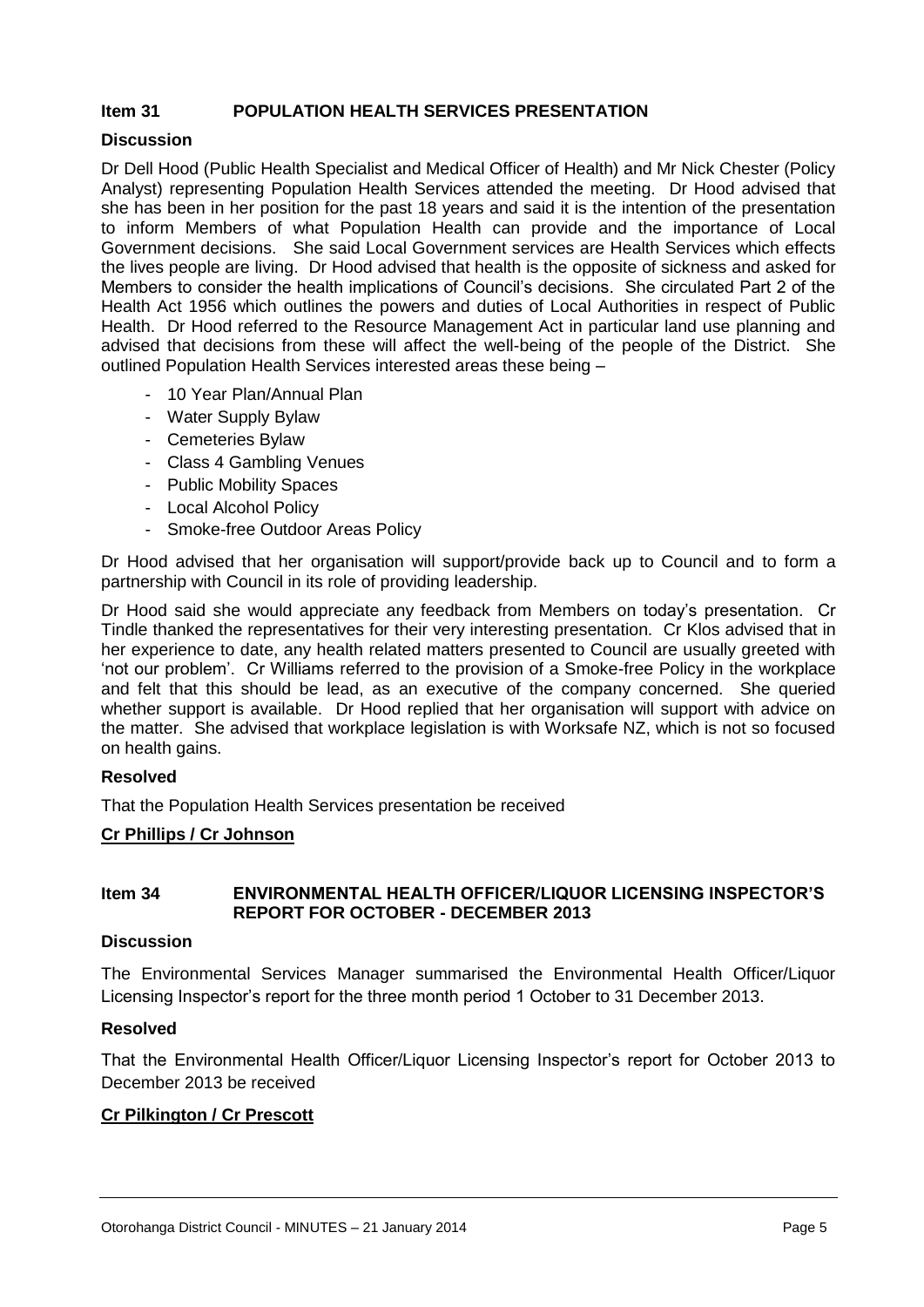#### **Item 35 PLANNING REPORT FOR OCTOBER TO DECEMBER 2013**

#### **Discussion**

The Environmental Services Manager summarised a report on Resource Consents granted under Delegated Authority for the period 1 October to 31 December 2013. He said there has been a low level of activity during 2013 however, the forecast is for an upward trend in activity this year. Cr Johnson queried how an applicant dealt with obtaining consents from both the Regional and Local Council. The Environmental Services Manager replied that the Regional Council and the District Council both have responsibilities around managing earthworks. However, the resource consent criteria for each Council are quite different and combining the roles would be problematic.

#### **Resolved**

That the Planning Report for October to December 2013 be received.

#### **Cr Phillips / Cr Pilkington**

#### **Item 36 DISTRICT BUILDING CONTROL OFFICERS REPORT FOR OCTOBER TO DECEMBER 2013**

#### **Discussion**

The Environmental Services Manager summarised the District Building Control Officer's report on Building Consents granted during the period October to December 2013.

#### **Resolved**

That the District Building Control Officer's report be for October to December 2013 be received.

#### **Cr Prescott / Cr Pilkington**

#### **Item 37 CREATIVE COMMUNITIES ASSESSMENT COMMITTEE MINUTES 11 DECEMBER 2013**

#### **Discussion**

The Governance Supervisor presented minutes of a meeting of the Creative Communities Scheme Assessment Committee held on 11 December 2013.

Cr Tindle requested that Councillors, in particular those on the Assessment Committee, are kept informed of when the funding rounds take place and any other relevant information in relation to the administration of the Scheme.

#### **Resolved**

That the following applications be approved for distribution –

#### **Applicant & Explanation Amount**

- 1. Te Ora Kotahi O Kawhia To keep the kapa haka group going until its future \$1000 becomes known - tutoring
- 2. J Teei to ordinate a children's wearable arts show in Kawhia \$1000
- 3. Kawhia Maori Women's Welfare League to hold a two day wananga for \$ 850 children 8-16 yrs to make and use short poi
- 4. Maihiihi School to get pupils to paint a mural on a wall next to the swimming \$ 350pool.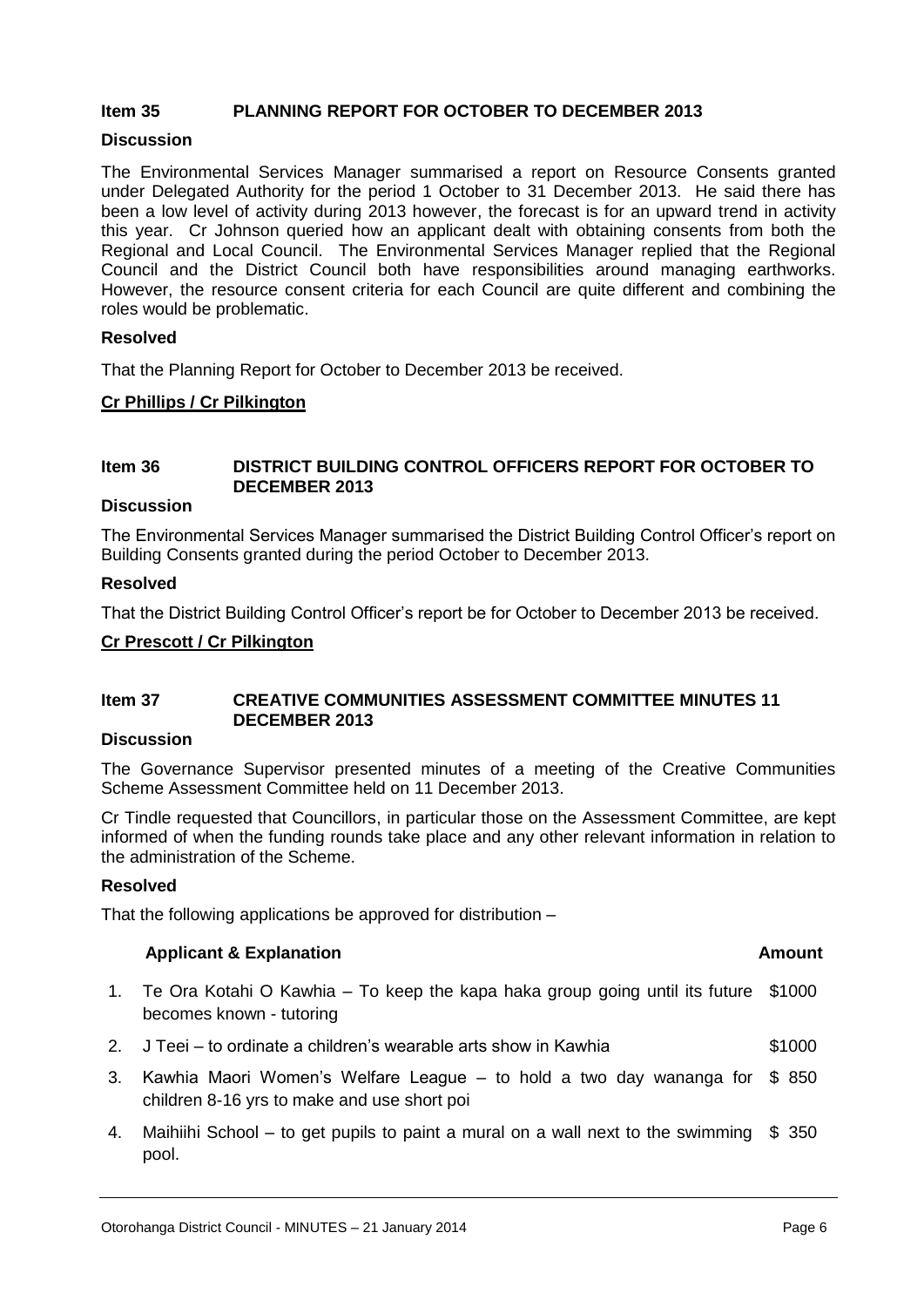- 5. C Shepheard to re-stock the studio for basic teaching activities and for two \$1800 workshops
- 6. Otorohanga College Music Department to put on a musical stage production \$1000 hiring costs of lights and microphones
- 7. Mrs D Lurmans Otorohanga Rotary Club to acknowledge NZ's cultural \$1000 diversity and provide Diwali Festival in Otorohanga
- 8. Lot Larson to provide music tutoring on various instruments  $\sim$  \$1000 **Total \$8000**

#### **Cr Prescott / Cr Tindle**

#### **Item 38 ODC MATTERS REFERRED FROM 17 DECEMBER 2013**

#### **Discussion**

The Governance Supervisor took Members through Matters Referred.

#### **OTOROHANGA PRIMARY SCHOOL - STILE**

The Engineering Manager reported that there are two stiles requiring repair and that these will be repaired shortly.

#### **OCB – OTOROHANGA SEWERAGE PONDS**

The Engineering Manager confirmed that a report will be prepared for consideration at the next meeting of the Otorohanga Community Board on permissions to dispose of septic tank effluent into the Otorohanga Sewerage Ponds.

#### **OTOROHANGA COMMUNITY'S FACILITIES**

The Engineering Manager suggested that a tour of the Otorohanga Community's Services facilities for both Councillors and Otorohanga Community Board Members be undertaken after the Roading Tour to be held on 28 January 2014.

It was agreed that the item under Services Manager dated 19 November 2013 remain on Matters Referred.

#### **GENERAL**

#### **BEATTIE HOME**

Cr Johnson referred to the proposed extension to Beattie Home and said he admired the energy and the passion for the facility shown by Mr Bob Strawbridge and Andrew Ormsby. He said the facility is run on a very tight budget and that the new Wing will improve economies of scale.

Cr Johnson reported it is proposed to raise \$500,000 towards to the extension by approaching 50 families to donate \$10,000 each.

Cr Klos questioned why Council appoints a Councilllor to the Beattie Home Trust. Cr Pilkington suggested that clarity for this should be obtained from Council's Auditors. It was agreed that staff give the matter further consideration for advice back to Council.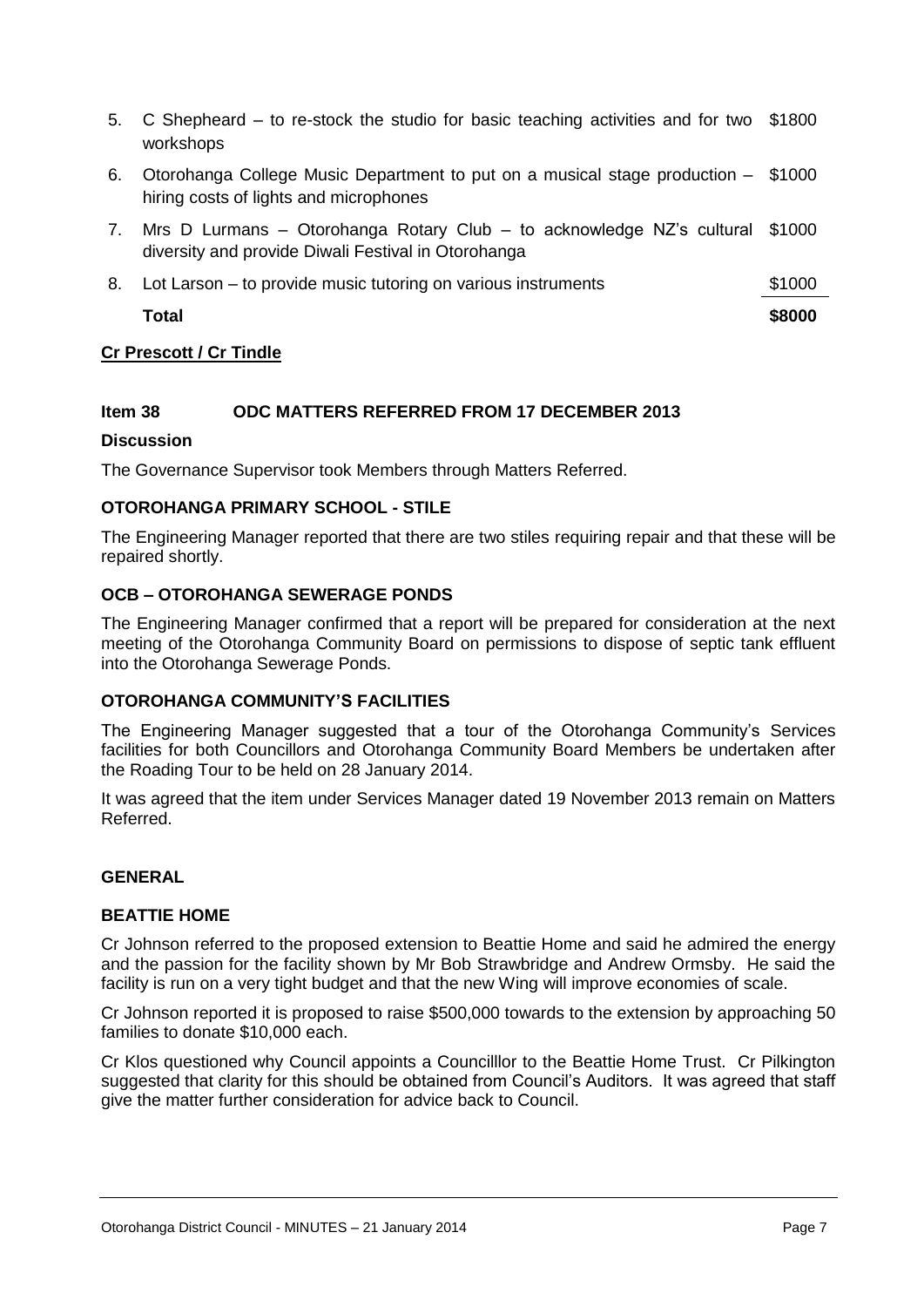#### **ROYAL VISIT**

Cr Johnson highlighted the forthcoming royal visit towards the end of March 2014 and suggested that Council should put its name forward to be included in the visit.

#### **LUNCH ADJOURNMENT**

Council adjourned for Lunch at 12.33pm and resumed at 1.08pm.

#### **WAIKERIA PRISON LIAISON COMMITTEE**

Cr Prescott reported on his attendance along with Cr Klos at a recent meeting of the Waikeria Prison Liaison Committee. He said it was a very good meeting and that he was impressed with the good rapport Council's Building Department staff have with representatives of the Department of Corrections. Cr Prescott reported it is the intention to demolish the central wing at the prison facility in approximately 5 years' time. He said it is also desired to close the south entrance.

Cr Prescott reported that approximately 18 inmates go out to work each day. He said a video link has been installed which has reduced transporting costs for inmates which are required to appear in Court. Cr Prescott further advised that inmates can now hire a TV for \$2.00 a week.

Cr Klos reported that work is being carried out towards improving the culture at the Waikeria Prison Facility.

#### **OTOROHANGA DOMAIN – PRACTICE WICKETS**

Cr Tindle referred to the proposal to install practice wickets at the Otorohanga Domain and that it has been reported Council is currently dealing with issues regarding the proposal. Cr Prescott advised that permission has been given for the installation of two practice wickets, subject to discussion with Council representatives regarding potential retention of some trees.

#### **WAIPA RIVER ACCESS SIGNS**

Cr Phillips congratulated Council on the recent erection of access signs to the Waipa River.

#### **FLOOD BANKS**

Cr Phillips queried what was happening in regards to the stop banks adjacent to the Otorohanga Bowling Club. The Engineering Manager advised that the top level of the stop bank has been raised and also thickening of the banks. He said Council is initially funding the work at a cost of \$100,000 which will be reimbursed from the Regional Council.

#### **KAWHIA ACTIVITIES**

Cr Pilkington reported that the Regatta days held recently in Kawhia were very successful and extended thanks to the organisers, Council staff and contractors for their prompt assistance in dealing with the matter of melting tar seal.

#### **KAWHIA KAI FESTIVAL**

Cr Pilkington reminded Members of the Kawhia Kai Festival to be held on Saturday 8 February 2014. She said this is an alcohol and smoke free event.

#### **LOCAL ALCOHOL POLICY**

Council's Environmental Services Manager reported that consultation has closed and a text agreed to. He said Council will notify the provisional policy at the next Council meeting and only those persons that made a submission can appeal.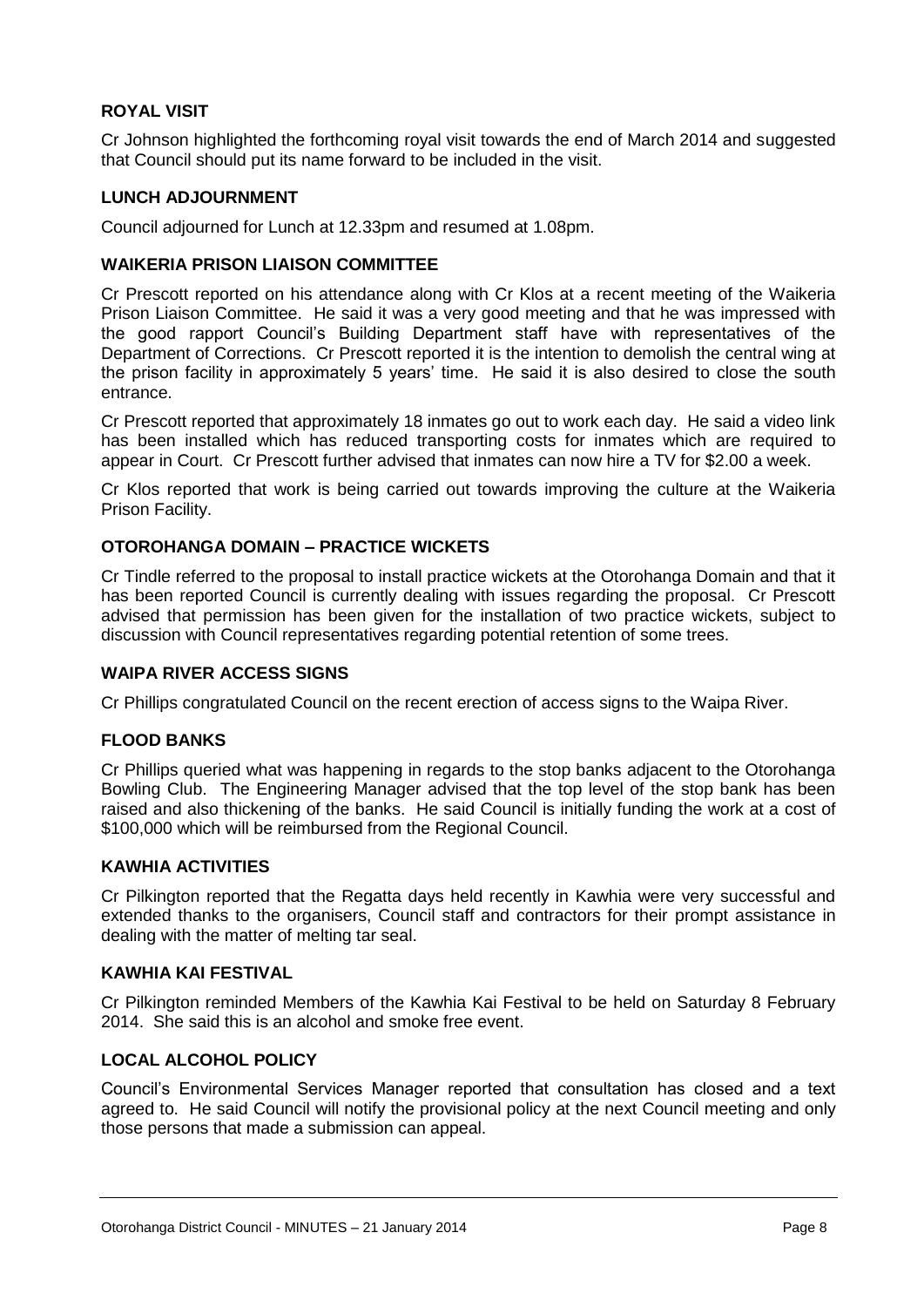#### **STOCK MOVEMENT BYLAW**

In reply to Cr Phillips the Engineering Manager advised that the actual consultation period fell short of the statutory deadline therefore the closing date had been extended for submissions. He said these closed last Friday with two submissions been received.

#### **ENVIRONMENT MEDIATIONS**

Cr Klos raised the matter of environmental mediations and suggested that Councillors require some education in particular, regarding the District Plan. She felt this is necessary in order for elected members to be better able to explain Council's position. Council's Environment Services Manager felt that the next review is too far out and that existing Members may not be on Council at this time. Cr Pilkington reported that there are people out within the District who will not let go of the issues that arose in the previous review.

#### **AROHENA RECYCLING PROGRAM**

Cr Klos reported that the Arohena Recycling Program is in a mess and that this has been left for a few people to sort out. The Engineering Manager reported that originally Council relied on locals to bring the recycling material into the depot however, this has been superseded by Council agreeing to fund the pick-up of this. He said it just requires someone locally to periodically collect the material. The Engineering Manager undertook to discuss the matter with the Council office managing these issues.

#### **RECYCLING ISSUE**

Cr Williams referred to an issue with the recycling truck leaving broken glass on the side of the road. Cr Prescott advised that on the last rubbish collection day the contractor did not finish collecting rubbish until 7.30pm. Apparently there was only one recycling truck available. Members were informed that the recycling truck will only pick up rubbish etc from within a certain distance of the collection truck.

#### **WAIPA NETWORKS - OVERHEAD POWER LINE**

The Environmental Services Manager reported on the proposed Te Awamutu to Hangatiki overhead power line and informed Members that the project has been named the Te Awamutu Re-enforcement Project and that Waipa Networks are preparing the application report. He said the application is likely to be heard by a combined Committee of the three Councils involved being, Waipa, Otorohanga and Waitomo. The Environmental Services Manager further advised that Waipa Networks have requested the opportunity to update Council on the proposal. The proposed route of the power line will pass through the District and the centre of Otorohanga.

#### **KIO KIO SCHOOL**

His worship referred to correspondence received from the Kio Kio School advising that the Board of Trustees have identified the need to provide a playground facility that is useful to the Kio Kio community. The Board of Trustees wished to seek endorsement of their project from the Otorohanga District Council.

Accordingly Members agreed that the appropriate written support for the project be forwarded.

#### **MATARIKI HOSPITAL – TE AWAMUTU**

His Worship referred to correspondence requesting support to keep the birthing and postnatal services available in Te Awamutu. Members were advised that the District Health Board have undertaken study to review the Maternity services at Matariki Hospital in Te Awamutu. The review has gone before the District Health Board's Board and is now at the stage of public consultation.

His Worship is seeking support in the retention of this facility. This was agreed to.